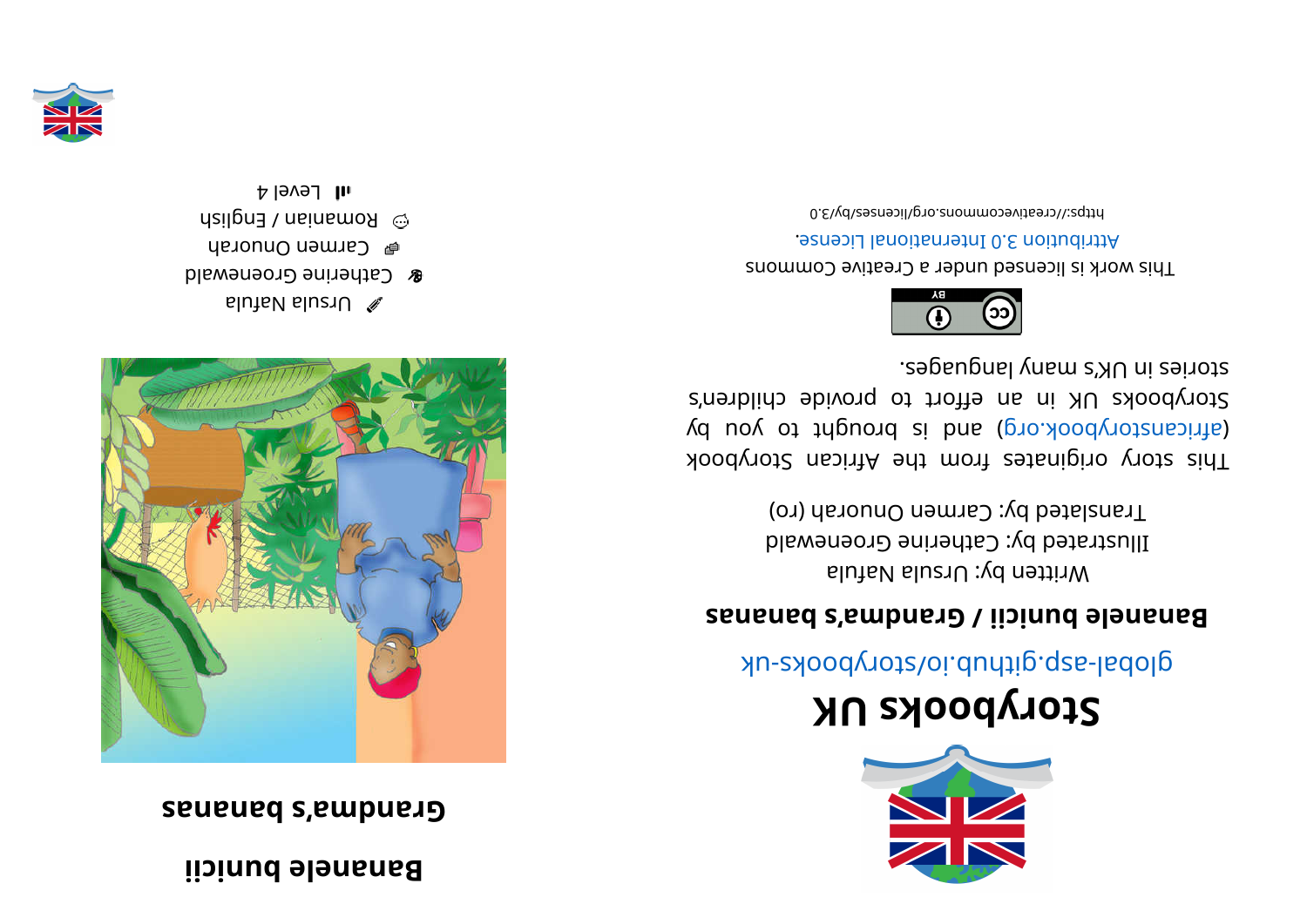

Grădina bunicii era minunată, plină de sorg, mei și manioc. Dar cele mai bune erau bananele. Chiar dacă bunica avea mulți nepoți, știam, în secret, că eram favorita ei. Mă invita adesea la ea acasă. De asemenea mi-a spus mici secrete. Dar era un secret, pe care nu mi l-a împărtășit: unde cocea ea bananele.

Grandma's garden was wonderful, full of sorghum, millet, and cassava. But best of all were the bananas. Although Grandma had many grandchildren, I secretly knew that I was her favourite. She invited me often to her house. She also told me little secrets. But there was one secret she did not share with me: where she ripened bananas.

• • •



Mai târziu în seara aceea am fost chemată de mama și tatăl meu, și Bunica. Am știut de ce. În noaptea aceea când m-am culcat în pat să dorm, am știut că nu voi mai putea fura niciodată, nici de la bunica, nici de la părinții mei, și cu siguranță de la nimeni altcineva.

Later that evening I was called by my mother and father, and Grandma. I knew why. That night as I lay down to sleep, I knew I could never steal again, not from grandma, not from my parents, and certainly not from anyone else.

• • •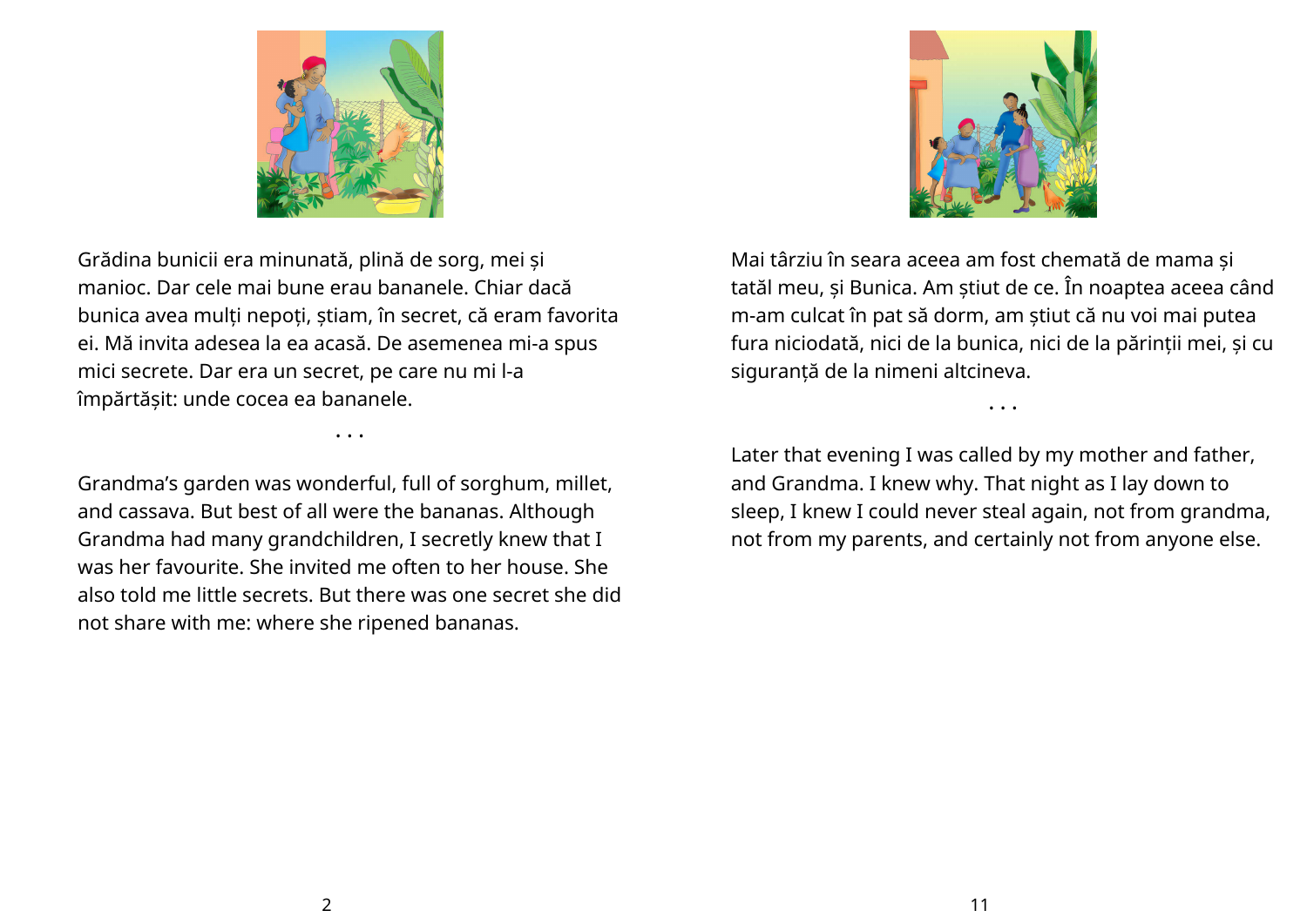

putut să o ocolesc pentru mult timp. ms un and testion of the me-m unespit sa o vizitez. Dar nu am El ăbnêv ăz poinam iz etqaop enante să vândă la emente is is a sinug . As is a sculat buriculat devreme.

not avoid her for long. the market. I did not hurry to visit her that day. But I could to lles of avassas bns asnanas and cassava to sell at The following day was market day. Grandma woke up

".e9vsəl ɔipɕm ɣm əาɕ ɣənT leaves for, Grandma?" I asked. The only answer I got was, turned from time to time. I was curious. "What are the basket, there were several banana leaves that Grandma answer I got was, "It's my magic basket." Next to the Grandma's house. When I asked what it was for, the only One day I saw a big straw basket placed in the sun outside

răspuns pe care l-am primit a fost, " Sunt frunzele mele "Pentru ce sunt frunzele, Bunico?" am întrebat. Singurul . Essoinus teof mA .bnés ní bnés nib sestotní el spinud etra meu magic." Lângă coș erau multe frunze de bananier pe

singurul răspuns pe care l-am primit a fost, " Este coșul

așezat la soare afară. Cand am întrebat pentru ce era,

Intr-o zi, acasa la Bunica, am vazut un coș mare din nuiele

".epiga."

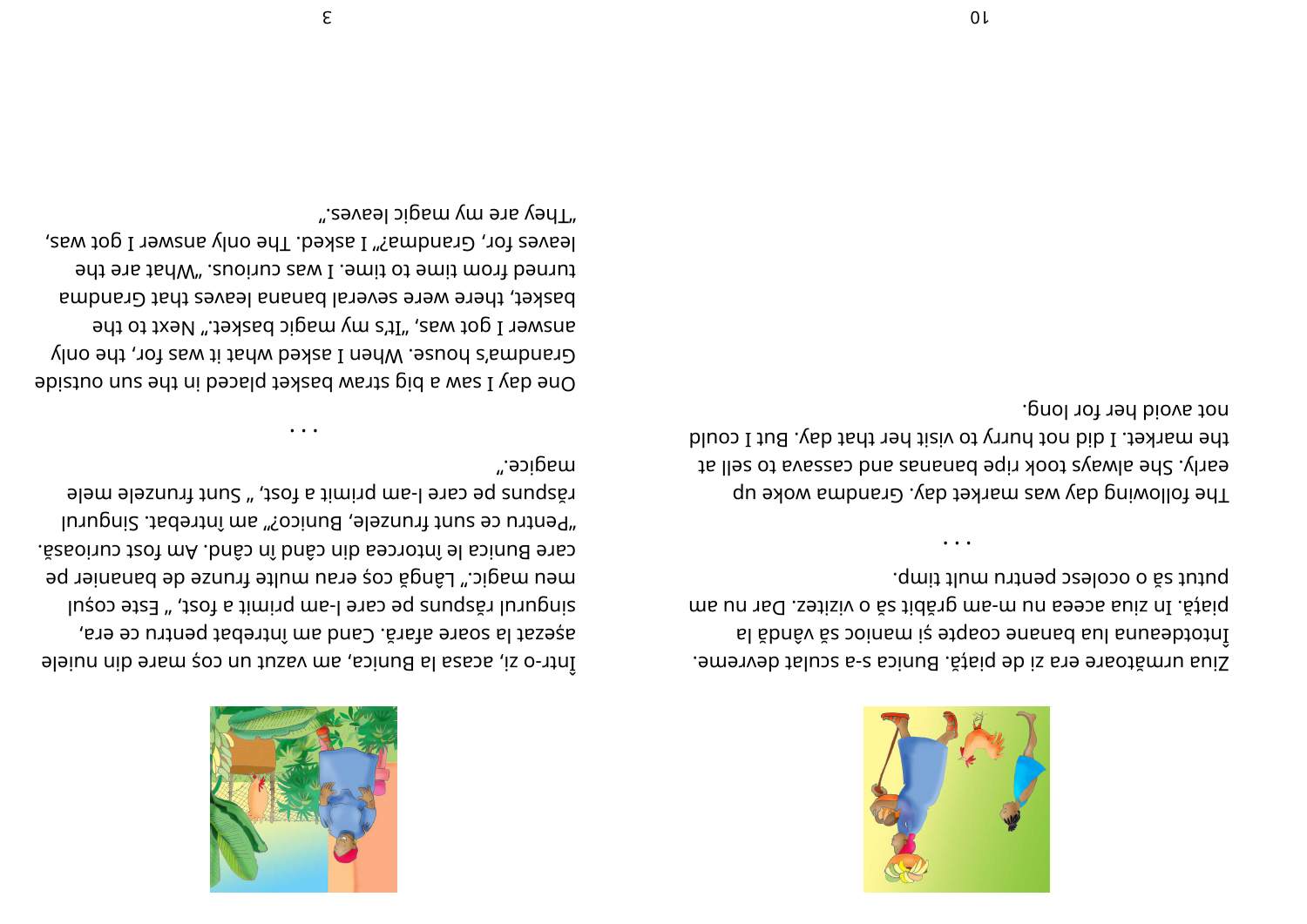

Era așa de interesant sa o privești pe Bunica, bananele, frunzele de bananier și coșul mare de nuiele. Dar Bunica m-a trimis la mama cu o treabă. "Bunico, te rog, lasă-mă să mă uit la tine când pregătești…" " Nu fii încăpățânată, copilă, fă așa cum ți s-a spus," a insistat ea. Am plecat în fugă.

It was so interesting watching Grandma, the bananas, the banana leaves and the big straw basket. But Grandma sent me off to my mother on an errand. "Grandma, please, let me watch as you prepare…" "Don't be stubborn, child, do as you are told," she insisted. I took off running.

• • •



În ziua următoare, când bunica era în grădină adunând vegetale, m-am strecurat înăuntru și m-am uitat la banane. Aproape toate erau coapte. Nu m-am putut abține să nu iau un mănunchi de patru. Când mergeam pe vârfuri spre ușă, am auzit-o pe bunica tușind afară. Abia am reușit să ascund bananele sub rochia mea și să trec pe lângă ea.

• • •

The following day, when grandma was in the garden picking vegetables, I sneaked in and peered at the bananas. Nearly all were ripe. I couldn't help taking a bunch of four. As I tiptoed towards the door, I heard grandma coughing outside. I just managed to hide the bananas under my dress and walked past her.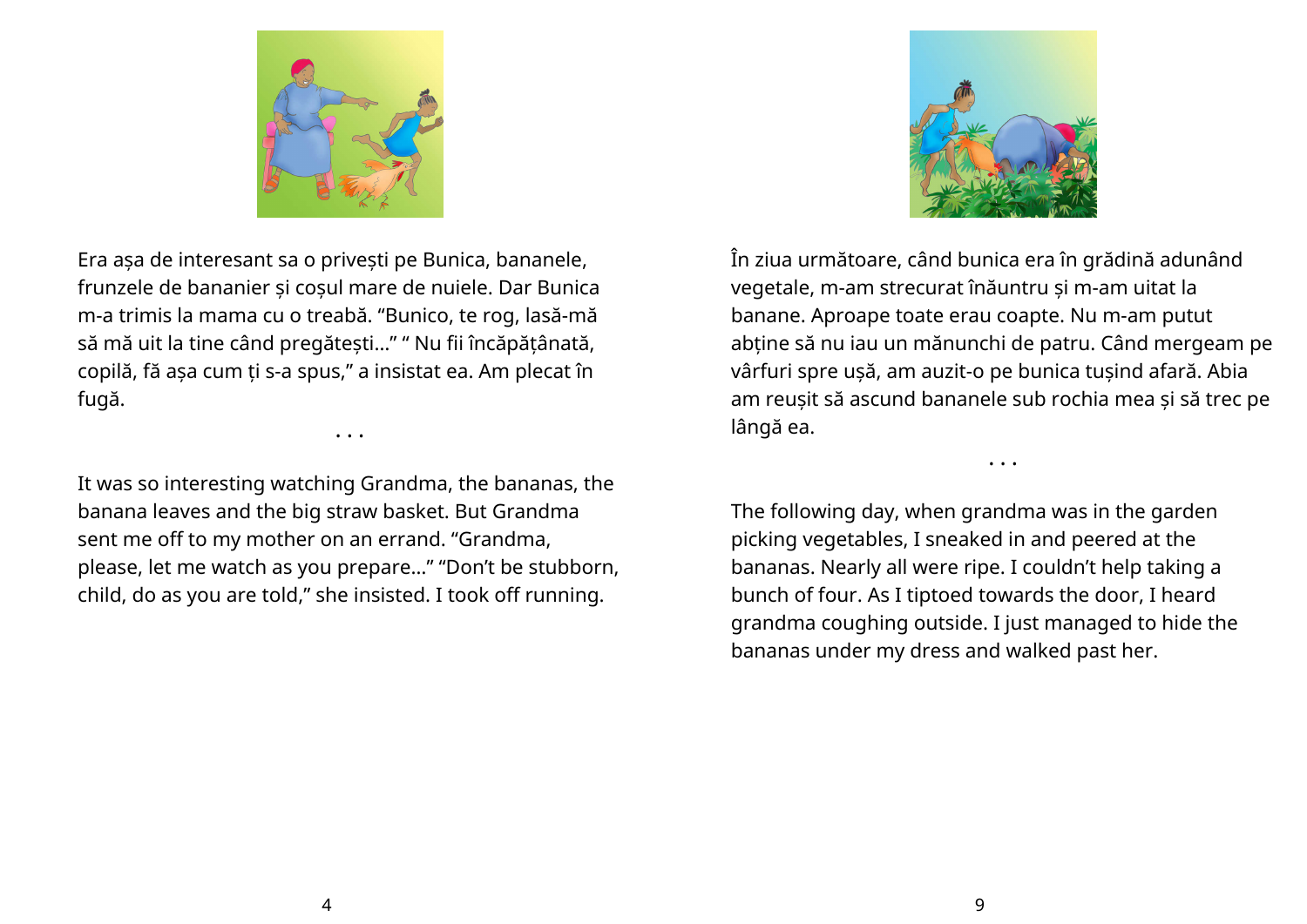

**Vreodata!** repede. A fost cea mai dulce banană pe care am mâncat-o cosul din nou, am mers în spatele casei și am mâncat-o tinadope me eo ăquQ .sem aidoon nî o-enupas iș snu taul încă o dată. Era un mănunchi cu unele foarte coapte. Am 9 Jonand Dilinev ăz so sl ăzasa ădanp nî zub ma-m , smam 9q esetisiv o-z tinev a soinud bnâs exaotămu suiz nI

sweetest banana I had ever tasted. went behind the house and quickly ate it. It was the I , nisps texted edt priver covering the basket again, I more. There was a bunch of very ripe ones. I picked one mother, I rushed to her house to check the bananas once The following day when grandna came to visit my



dezamágitor! ab sas frou A "... jpsm usm lubol ni trund so ta siming ananele, și unde..." Dar singurul răspuns pe care l-am nici cu bananele. " Bunica, unde e cosul, unde sunt toate când m-am întors, Bunica ședea afară dar nici cu coșul,

ipnizioddesip os sew the only answer I got was, "They are in my magic place." It the basket, where are all the bananas, and where..." But neither the basket nor the bananas. "Grandma, where is when I returned, Grandma was sitting outside but with